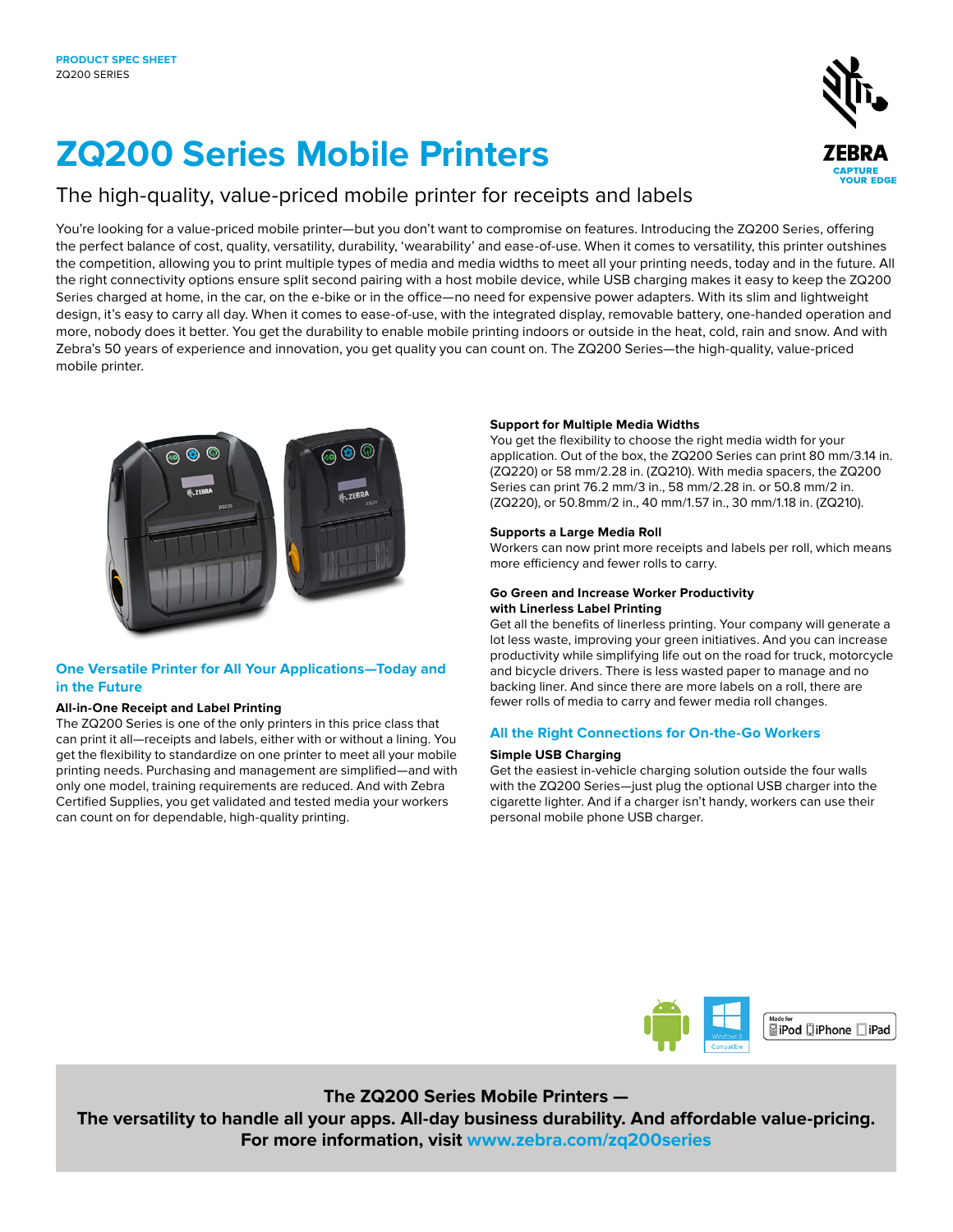#### **Faster, Easier and More Reliable Printing**

Support for Bluetooth® 4.1 Classic and Low Energy (BLE) enables the fastest communication between the host mobile device and the ZQ200 Series, delivering dependably fast printing. And improved power efficiency extends the battery cycle of the host mobile device.

#### **Simple Tap to Pair with NFC**

With integrated NFC, pairing the ZQ200 Series to the Android™ mobile device of your choice couldn't be easier. Whether your workers are using an NFC-enabled Zebra or non-Zebra Android mobile device, or their own NFC-enabled mobile devices, just one tap will establish the connection to the ZQ200 Series. No more time spent troubleshooting pairing problems, improving mobile worker and IT support staff productivity.

#### **Built for Business—Durable and Easy to Use**

#### **Built-in Intuitive OLED Display for Easy Printer Management**

Today's workers expect the ultimate in simplicity when it comes to mobile devices. And with the black and white OLED display, they'll get it. At a glance, users can see settings, including media status, Bluetooth connectivity status and print darkness, and take whatever action is needed to maximize uptime and print quality.

#### **Constant Power with a User Replaceable Battery**

Your workers can count on power every minute of every shift. If the battery runs low, workers can just pop in a fully charged spare battery—no need to take the printer out of service to charge.

#### **One-Handed Operation Keeps Workers on Task**

The ZQ200 Series is thoughtfully designed for one-handed operation. Regardless of whether workers are printing a receipt or label, checking printer settings or changing media, one hand is always free to handle packages, open gates or greet customers, improving productivity and the customer experience.

#### **Sized Just Right for All Day Comfort**

When it comes to 'wearability', the ZQ200 Series is specially designed for comfort. It's lightweight—the printer and battery weigh less than a pound (ZQ210=235g / ZQ220=420g). And the low profile makes it easy to move through the tightest of spaces without bumping into walls, fixtures, other workers or customers.

#### **All-Day Every-Day Business Durability**

The ZQ200 Series is designed to handle the inevitable drops, exposure to the elements and more. You can expect reliable operation, even if the printer is dropped on concrete or used in dusty areas. Add the optional soft case accessory and the ZQ200 Series can handle rain, snow and spills. You can use the ZQ200 Series indoors and outdoors—it's designed to operate at below freezing temperatures and in extreme heat. The result? You get the printer uptime you need to improve workforce productivity and reduce total cost of ownership.

#### **Get The Most Out of Your Printer with Zebra Supplies and Services**

**Zebra OneCare™ SV1 —the Right Level of Service at the Right Price** Without a service plan, a single repair can cost more than the printer, but comprehensive service plans are too costly and offer more coverage than your value-tier printers need. Zebra OneCare SV provides the right level of service at the right price. You get two years of protection against failure, coverage for normal wear and tear to keep your printer in like-new condition, unmatched directfrom-Zebra live and online technical support, priority turnaround times, free return shipping and more—all for a fraction of the cost of a single repair.

#### **Get Superior Print Quality with Zebra Certified Supplies**

We design, produce and rigorously pre-test our own line of thermal printing supplies to maximize the lifespan of your printhead and the print quality of your receipts and labels.

#### **Ready-To-Use Solutions From Proven Channel Partners**

Don't have the time or resources to build your own applications? Over 10,000 established channel partners are waiting to help, allowing you to get your complete solution up and running quickly, easily and cost-effectively—with minimal risk.

#### **For a Business Partner You Can Trust, Think Zebra**

With 50 years of experience and innovation, plus 200+ patents, Zebra delivers products with a difference—technology that meets your unique business needs with devices that are built to last. With our unmatched breadth of products, only Zebra can offer the simplicity of one-stop shopping, with products that work better together. And with offices in 81 countries, no matter where you are located, you can count on the sales, service and support your business requires.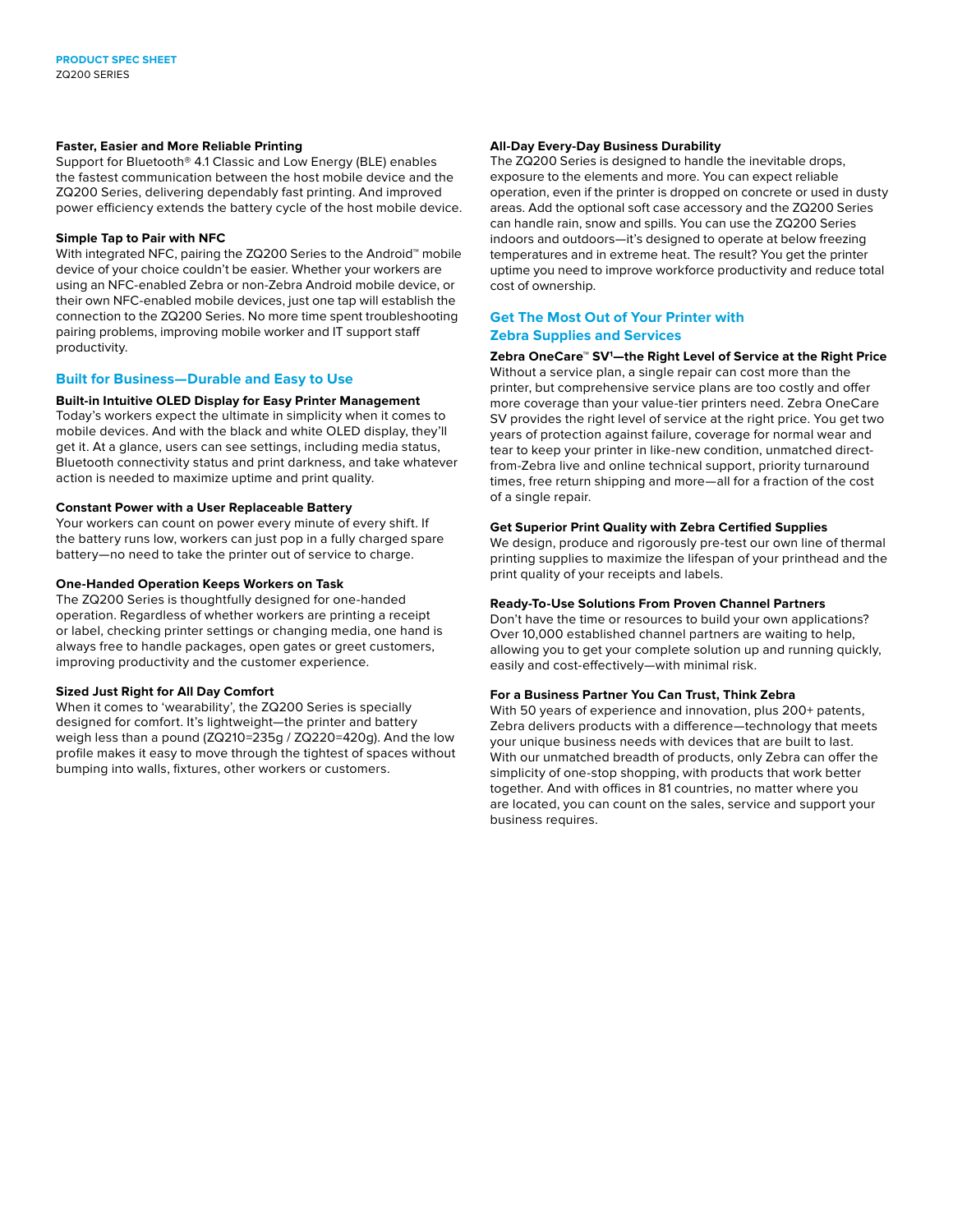## **Specifications**

| <b>Physical Characteristics</b>         |                                                                                                                                                                        |  |
|-----------------------------------------|------------------------------------------------------------------------------------------------------------------------------------------------------------------------|--|
| <b>Dimensions</b>                       | ZQ220: 129.5 mm L x 114.5 mm W x 56.7 mm H<br>5.0 in. 1 x 4.5 in. W x 2.2 in. H<br>ZQ210: 118 mm L x 85.5 mm W x 44.5 mm H<br>4.65 in. L x 3.35 in. W x 1.75 in. H     |  |
| Weight (with battery)                   | ZQ220: 420 g/0.92 lbs<br>ZQ210: 265 g/0.58 lbs                                                                                                                         |  |
| <b>Printer Specifications</b>           |                                                                                                                                                                        |  |
| Programming<br>Languages                | CPCL and ESC-POS languge                                                                                                                                               |  |
| <b>Resolution</b>                       | 203 dpi/8 dots per mm                                                                                                                                                  |  |
| Memory                                  | 16MB SDRAM, 16MB Flash                                                                                                                                                 |  |
| <b>Max Media Width</b>                  | ZQ220: 72 mm/2.83 in.<br>ZQ210: 48 mm/1.89 in.                                                                                                                         |  |
| <b>Max Print Speed</b>                  | ZQ220: 2.5 ips (60 mm/s)<br>ZQ210: Receipt and Label: 2.5 ips (60 mm/s)<br>Linerless: 2 ips (50 mm/s)                                                                  |  |
| <b>Sensors</b>                          | Black Mark, Gap, Media Out sensing                                                                                                                                     |  |
| <b>Battery Capacity</b><br>and Type     | ZQ220:2550 mAh (7.4V), rechargeable Li-ion<br>battery<br>ZQ210: 1500 mAh (7.4V), built-in rechargeable<br>Li-ion battery                                               |  |
| <b>Media Characteristics</b>            |                                                                                                                                                                        |  |
| <b>Media Type</b>                       | Direct Thermal media, continuous receipt, black<br>mark receipt, and gap label, option for linerless label                                                             |  |
| <b>Media Width</b>                      | ZQ220:<br>80 mm/3.15 in.<br>76.2 mm/3.00 in.<br>58 mm/2.28 in.<br>50.8 mm/2.00 in.<br>ZQ210:<br>58 mm/2.28 in.<br>50.8 mm/2.00 in.<br>40 mm/1.57 in.<br>30 mm/1.18 in. |  |
| <b>Media Roll Diameter</b>              | ZQ220:<br>Inner: 12.7 mm/0.5 in.<br>Outer: 50 mm/2.0 in.<br>$70210 -$<br>Inner: 12.7 mm/0.5 in.<br>Outer: 40 mm/1.57 in.                                               |  |
| <b>Media Thickness</b>                  | 0.05334 mm / 0.0021 in.                                                                                                                                                |  |
| Minimum Label/<br><b>Receipt Length</b> | 12.5/0.49 in.                                                                                                                                                          |  |
| Maximum Label/<br><b>Receipt Length</b> | Unconstrained in line print mode                                                                                                                                       |  |
| <b>Environment and Resistance</b>       |                                                                                                                                                                        |  |
| Operating Temp.                         | -10°C to 50°C/14°F to 122°F                                                                                                                                            |  |
| Storage Temp.                           | -20°C to 60°C/-4°F to 144°F                                                                                                                                            |  |
| <b>Charging Temp.</b>                   | -0°C to 40°C/32°F to 104°F                                                                                                                                             |  |
| <b>Charging Time</b>                    | 3.5 Hours (23 °C +/- 5°C)                                                                                                                                              |  |
| <b>Printing Length</b><br>per Charge    | Minimum of 500 labels x 8.5 in. length, 13% density                                                                                                                    |  |
| <b>Drop Specification</b>               | 1.5 m/5 ft. to concrete                                                                                                                                                |  |
| <b>IP Rating</b>                        | IP43 (IP54 with case)                                                                                                                                                  |  |

#### **Agency Approvals Emissions** EN55032, ETSI EN 301 489 -1 / -17 **Susceptibility** EN55035, ETSI EN 301 489 -1 / -17 **Safety** EN60950, EN62368 **Communication and Interface Bluetooth Bluetooth 2.1+EDR/4.1 Low Energy dual mode USB Port** USB 2.0 type-C connector **NFC Tag Passive NFC tag Charging Method** USB and/or docking charging **Low Power Mode** Support power saving **MFi (iOS support via Bluetooth)** MFI -Certified **User Interface** | OLED Screen, Control Buttons (Power, Config, Feed) **Fonts Built-in fonts (bitmap)** CPCL fonts: English/Latin9, Cyrillic, ESC-POS Font: Font A: 12X24 Font B: 9x17 Font C: 9x24 (CPCL fonts: ROA SKU) traditional Chinese M Kai 24x24, New Sans MT 16x16, Vietnamese 16x16 **Barcode Symbology** Linear Barcodes (Code 39, Code 93, UCC/EAN128 (GS1-128), Code 128, Codabar, Interleaved 2-of-5, UPC-A and UPC-E 2, 5 digit add-on and composite, EAN-8, EAN-13, 2, 5 digit add-on and composite 2D Barcodes **PDF417, MicroPDF417, MaxiCode, QR Code, GS1/** DataBar™ (RSS) family, Aztec, MSI/Plessey **Software and Tools SDK** ZebraLink, legacy Multiplatform SDK support for PC Windows v7, v8, v10, Android, iOS, Windows CE, Windows® Mobile 6.5 **Tools** Zebra PC Setup Utility, OPOS Driver, Zebra NetBridge, Zebra Designer (Printer Windows Driver, Font and Graphic Downloader, Status Monitor, Label Design Application) **Printer Set-Up Utility** The free Printer Setup Utilities simplifies printer configuration and uncovers security vulnerabilities using the Android and iOS versions of the utility. **Optional Accessories Battery** ZQ220: Spare ZQ220 printer battery 2550 mAh. Note: One battery ships with the printer ZQ210: Spare ZQ210 printer battery 1500 mAh. Note: One battery ships with the printer **Soft Case** Add an extra layer of protection for harsh environments with a soft case. When inserted into the case, the printer is IP54-rated for resistance to windblown water and dust. Includes a shoulder strap.

#### **Markets and Applications**

#### **Retail/Hospitality**

- Mobile Point of Sale
- Line Busting

#### **Transportation and Logistics**

- Field Service
- Direct Store Delivery (DSD)
- Proof of Pickup/ Delivery
- Bag Reconciliation
	- Post and Parcel
	- Passenger Ticketing

#### **Manufacturing**

- Field Service
- DSD

#### **Government**

- Utility Meter Reading
- Parking Enforcement
- E-Citation